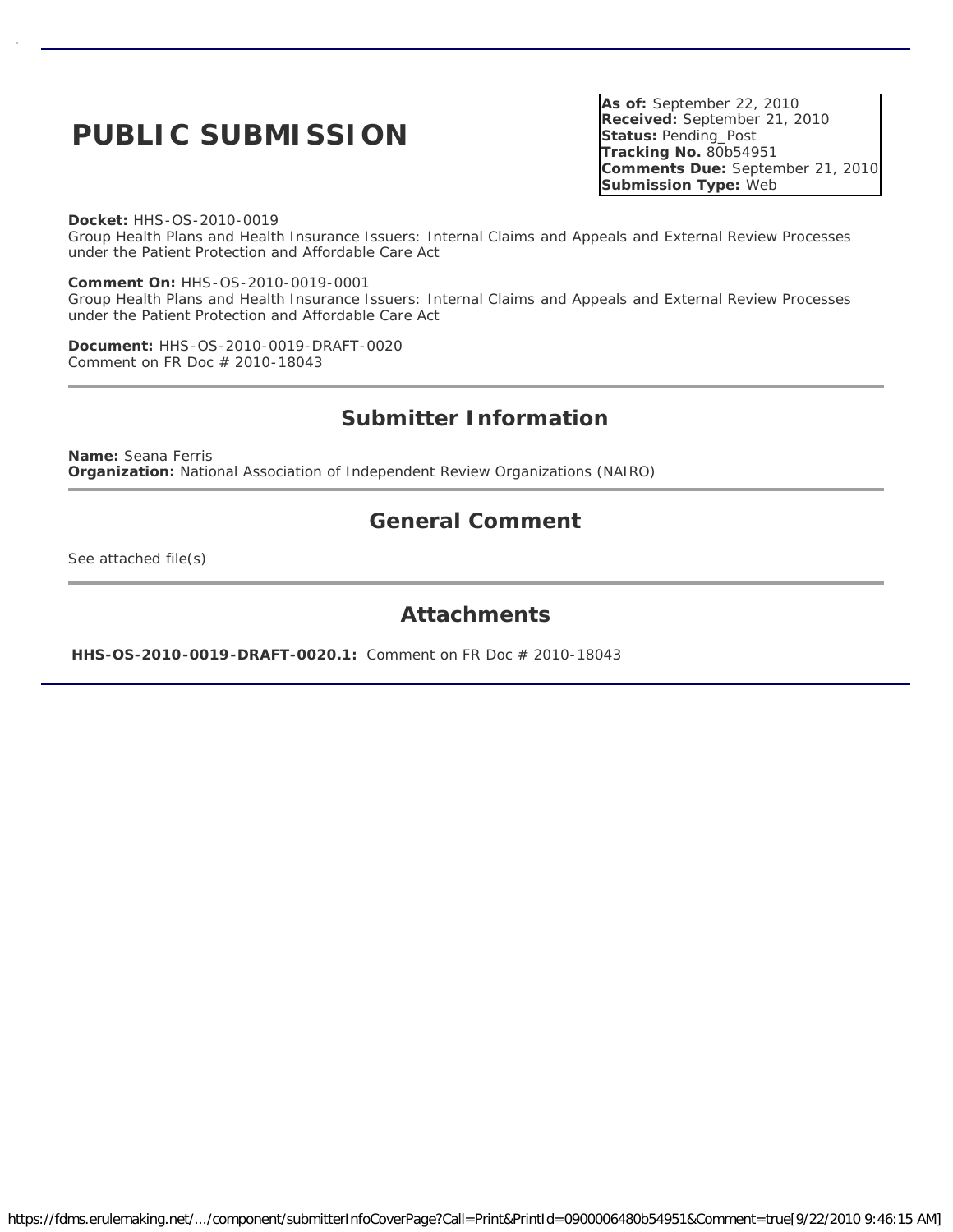

# **NAIRO Comments on Interim Final Rules (IFR) Related to Internal Claims & Appeals Conflict of Interest Section 2719 – Patient Protection & Affordable Care Act**

#### **INTRODUCTION**

This document has been prepared by the National Association of Independent Review Organizations (NAIRO) in response to the request for public comment on the Interim Final Rules issued by the United States Department of Health and Human Services (DHHS), the Department of Labor (DOL) and the Treasury (IRS) (collectively "the Departments") on internal claims and appeals and external appeals for group health plans and health insurance issuers under the Patient Protection and Affordable Health Care Act (PPACA) Section which amended the Public Health Service (PHS) Act Section 2719.

#### **ABOUT NAIRO**

NAIRO is a collaborative group of 19 companies located in 14 states that provide independent medical reviews which are at the core of the internal and external appeals processes. NAIRO members are all accredited by the Utilization Review Accreditation Commission (URAC) to provide objective standards‐ based determinations which are free of conflict of interest. NAIRO is recognized as a leading authority on the independent review process, and is regularly consulted by industry groups, accreditation agencies and government bodies on issues of public policy and best practices. NAIRO members are the nation's leading IROs, are deeply involved in managing the internal and external appeals process for a majority of America's health insurance payment system, both private and public. See www.nairo.org for additional information.

#### **EXECUTIVE SUMMARY**

The purpose of Public Health Service (PHS) Act Section 2719 and these rules is to "ensure that plans and issuers implemented more uniform internal and external claims and appeals processes and to set a minimum standard of consumer protections that are available to participants, beneficiaries, and enrollees." The fourth requirement for these Interim Final Rules (IFRs) is to provide new criteria with respect to avoiding conflicts of interest (COI).

NAIRO's concern is that the IFRs implementing Section 2719 regarding the internal appeals process do not adequately protect patients from conflicts of interest. As currently drafted, the IFRs do not preclude health plans from reviewing appeals of their own adverse coverage determinations using in‐house clinicians, thus creating a conflict of interest. Use of in‐house clinicians does not protect the rights and health of consumers in the spirit of the health care reform legislation.

**NAIRO recommends that the conflict of interest section of the IFR be modified to preclude health plans from using their own employee clinicians to review internal level appeals of adverse determinations for the following reasons:**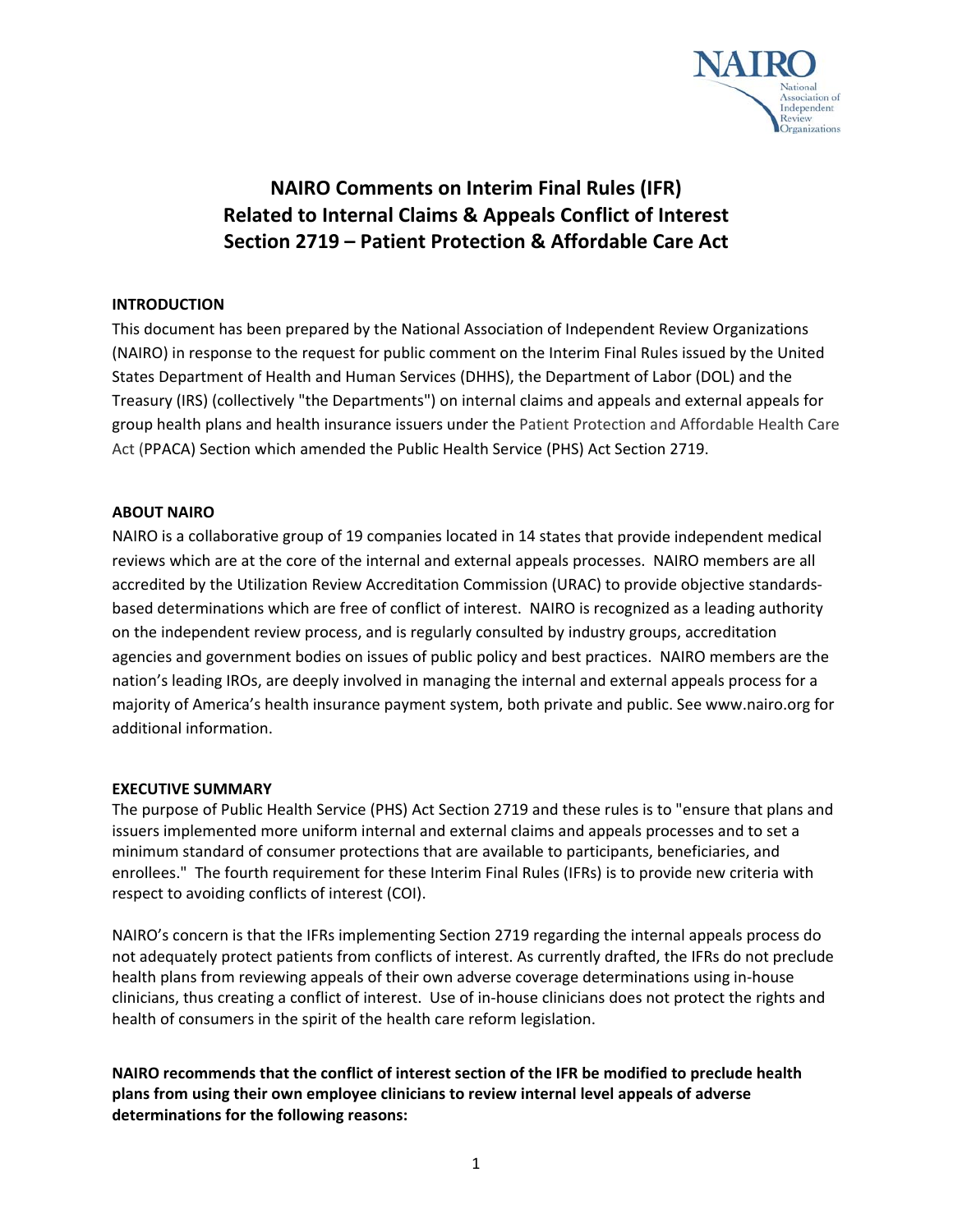

- **1) In‐house employee clinicians are inherently conflicted because they are wedded to the success or failure of the company and remain subject to the health plan management directives**.
- **2) Patients benefit from evidence‐based determinations and the application of the latest medical science but it is generally accepted that most health plans do not have access to the appropriate type of specialist clinician to adequately review the subject matter of the appeal.** As a result, plans instead may need to use clinicians that are not expert in the subject matter of the appeal. This both disserves ‐ if not ultimately harms ‐ the patient and creates inefficiencies for the payor.
- **3) Unbiased, accurate appeals ensure consumers get the coverage they pay for and expect under their contract.** By using in‐house clinicians as reviewers, health plans can appear biased or "denial driven" and more concerned about their bottom line than utilizing evidence‐based means to select the latest medical services and technologies to improve patient outcomes. This perception may diminish consumers' confidence in plans' medical determinations and further reduce consumers' use of the appeals process.
- **4) Use of Independent Review Organizations for Internal Appeals is a Best Practice.** Many leading national health insurance companies and administrators of self‐insured plans have already adopted the use of Independent Review Organizations (IROs) for their internal appeals process as a best practice and to avoid the appearance of COI when issuing adverse benefit determinations upon appeals by members.
- **5) Payors save money and time when the right, evidence‐based decision is made in the first instance.** IROs help health plans manage costs by reducing overutilization as well as unnecessary external appeals. This also saves critical time for consumers in need of urgent treatment, which improves quality of care.
- **6) Policymakers Already Recognize the Value of Rigorous COIs Requirements:** States, the National Association of Insurance Commissioners (NAIC), the Department of Labor individually, and the Departments (DOL, HHS, Treasury) through this IFR's section on external appeals, recognize the importance of strict conflicts of interest requirements for external reviews, and internal appeals should be held to the same standards to protect consumers in the spirit of the health care reform legislation.

#### **ANALYSIS OF CONFLICTS OF INTEREST STANDARDS AS PROPOSED IN THE IFR**

The Interim Final Rules set a very low standard as it relates to the avoidance of conflict of interest by health plans when conducting internal appeals. The only standard that is mentioned relates to the hiring, compensation, termination or promotion of individuals, or the contracting of experts based on their reputations.

Below is a list of conflict of interest standards that are specifically not covered, and which should be added to the regulations:

- Reviewers of internal appeals should not be employees of the health plan;
- Reviewers of internal appeals should not have been involved in making the initial determination of denial of benefits; and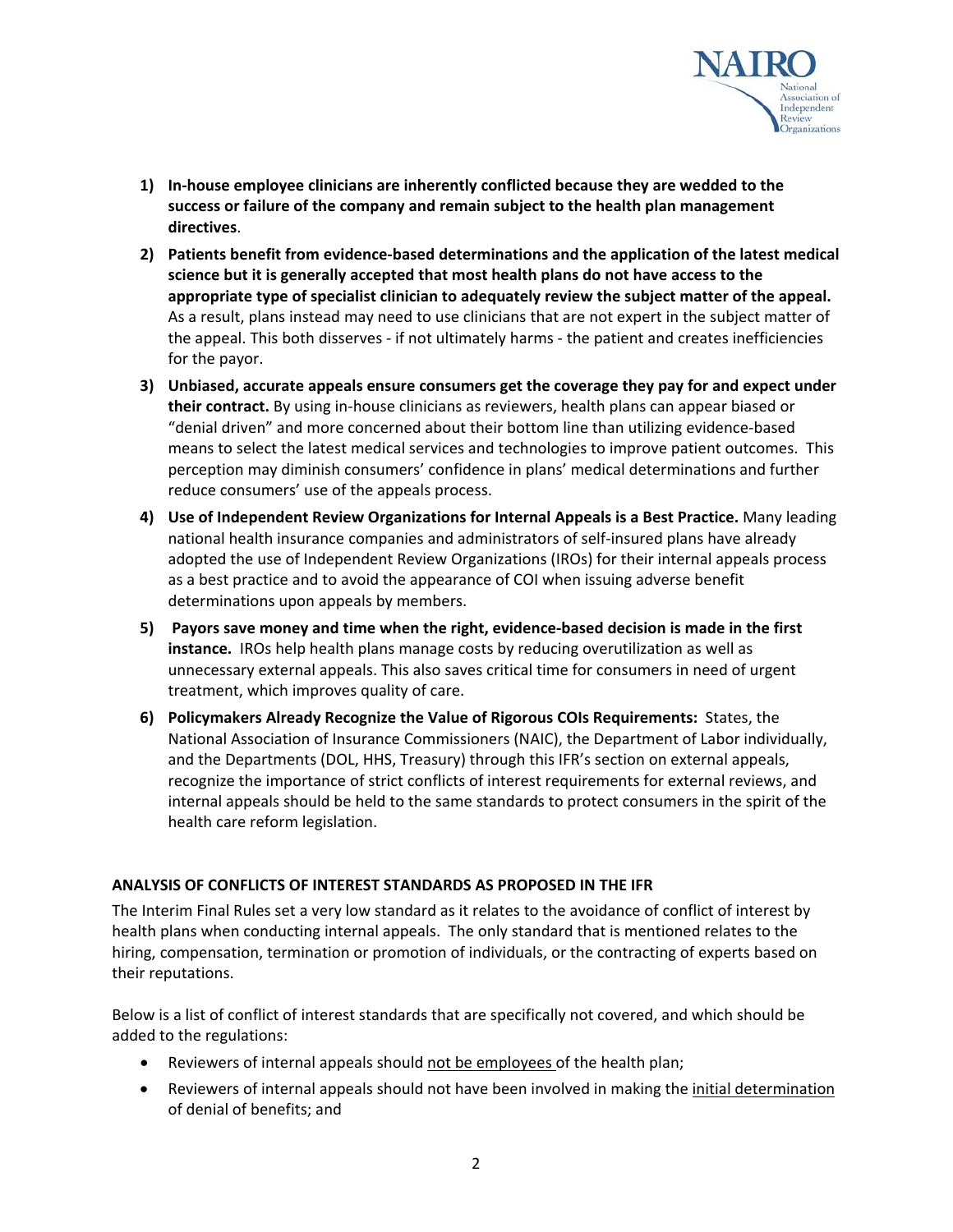

 Reviewers of internal appeals should be accredited by URAC or another recognized body to perform independent review and be bound by the conflict of interest standards of that accrediting body.

NAIRO believes that these additional requirements would set the minimum standards that are necessary to ensure that health plan internal appeals adhere to the intent of the healthcare reform legislation. As explained in detail below, all stakeholders benefit from adopting rigorous COI standards and there is precedent for doing so for internal as well as external appeals.

#### **REASONS TO REQUIRE RIGOROUS CONFLICTS OF INTEREST STANDARDS FOR INTERNAL APPEALS**

The Departments' proposal that health plans will "avoid conflicts of interest" in internal appeals if health plans ensure that "*hiring, compensation, termination, promotion or other similar decisions about any individual (such as a claims adjudicator or medical expert" are not "based upon the likelihood that the individual will support a denial of benefits*," is simply not rigorous enough to prevent conflicts of interest as the rule does not prohibit health plans from using their own clinicians for internal appeals. In‐house clinicians are inherently conflicted; their livelihood is wedded to the success or failure of the company, and they remain subject to the health plan's management directives, including corporate cost containment directives and corporate practices and policies. This inherent conflict can and – and as explained in detail below ‐ should be avoided by prohibiting health plans from using in‐house clinicians for internal appeals.

#### **1. All Stakeholders Benefit from Rigorous Conflict of Interest Standards for Internal Appeals as Applied through Use of IROs**

Use of Independent Review Organizations (IROs) accredited for internal appeals provides benefits to both consumers and payors. Accredited IROs must comply with the strict conflicts of interest standards<sup>[1](#page-3-0)</sup> and as such, these IROs ensure that consumers receive the protections intended under the health care reform legislation, PHS Act Section 2719, NAIC's Model Act, ERISA, and state external review laws. For payors, use of IROs for internal appeals reduces costs and improves operational efficiency.

Initially, IROs were formed in response to states' Patients' Bill of Rights laws that afford patients a right to an external independent review of a health plan's decision to deny, reduce, or terminate care. URAC‐ accredited IROs, like those involved in NAIRO, review healthcare claims based on current medical literature, technology and generally accepted clinical practice guidelines. Independent review by IROs is widely cited as a fair, impartial, and expeditious and cost effective way to resolve disputes at all appeal levels.

A. Improved Patient Outcomes through Evidence‐Based Determinations and Application of the Latest Medical Science: IROs provide a mechanism for quickly and consistently applying expert knowledge to claims decisions and ensuring consumer protections and rights are afforded, leading to improved

<span id="page-3-0"></span><sup>1</sup> URAC, the only national accrediting body for IROs, requires strict COI measures for IROs and their expert reviewers. S*ee URAC IRO standards #6 – 8.* These URAC IRO standards assure that organizations that perform this independent service are free from conflicts of interest and establish qualifications for physician reviewers. URAC IRO COI standards are modeled after NAIC's COI measures. URAC accreditation is the gold standard for IROs. An organization with this URAC IRO accreditation is bound by a commitment to follow a fair and impartial review process that benefits both consumers and health insurance payers.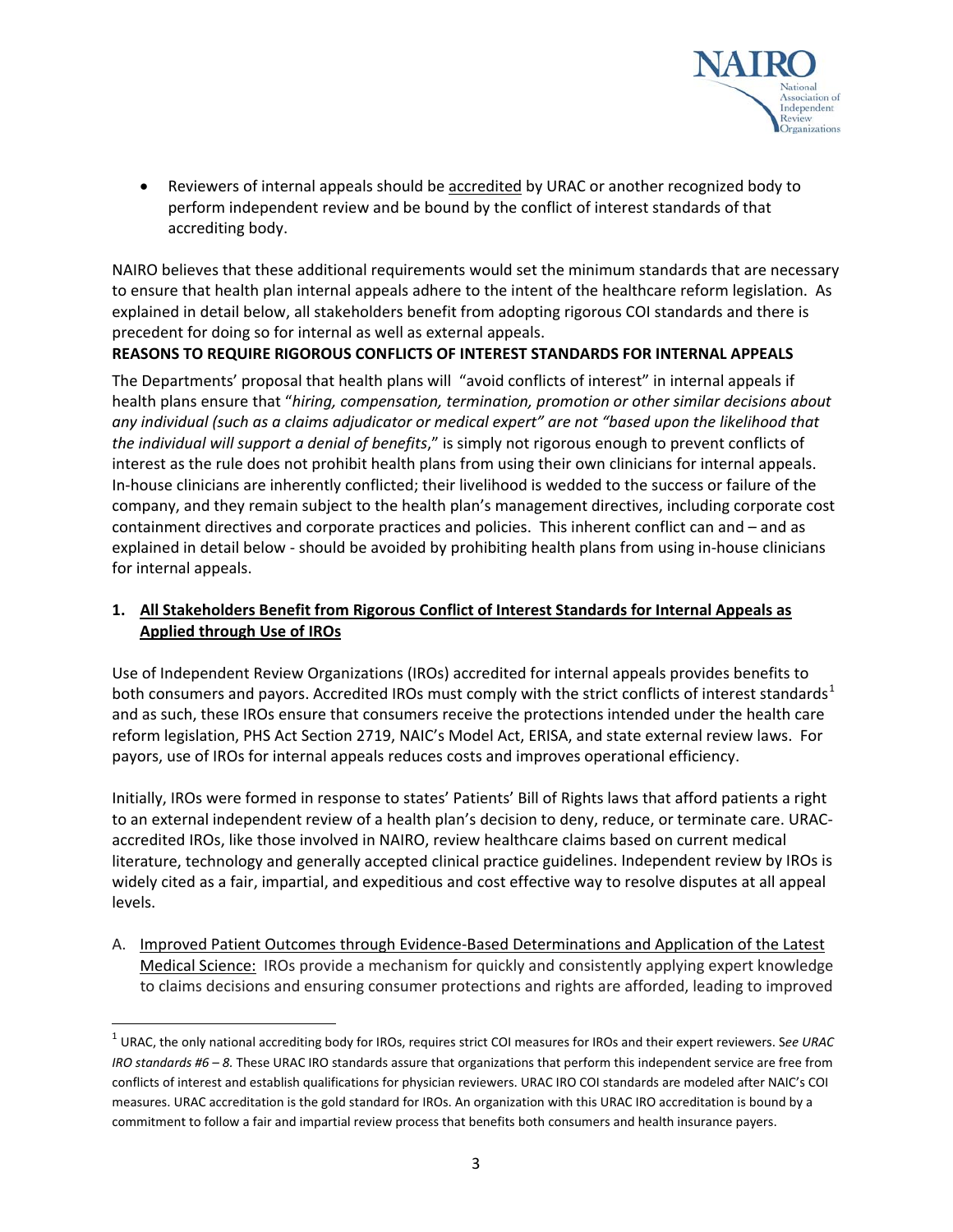

patient health outcomes. Information and scientific advancements in the medical field are increasing at unprecedented rates. Medical disciplines fragment into new specialties every year. Then those specializations fragment again. This means medical directors and claims managers need access to outside medical knowledge beyond their expertise and their internal clinician resources. IROs have timely access to specialized medical resources that payers cannot afford or to which they have limited and/or untimely access. Due to the depth of expertise in an IROs' specialist network, and the volume and breadth of claims it reviews on a daily basis, IROs are better equipped to review the wide variety of patient claims than in‐house clinicians. IRO experts are on the cutting edge of medical services, treatments and devices. This expertise is advantageous for all stakeholders, particularly to consumers from a COI standpoint. Additionally, NAIRO supports a same or similar specialty threshold for reviewers. This is something that is required by URAC, the States and the NAIC Model Act. It ensures that the appropriate type of clinician performs the review.

IRO expert reviewers allow payers to make evidence‐based healthcare determinations for patients. These reviewers can often better determine the medical necessity or the experimental/ investigational nature of a procedure than the plan's physician reviewer or the case administrator. Frequently, IRO decisions help expand health coverage for procedures that should be covered as the current standard. Bariatric surgery is a good example of an advanced surgical procedure that was widely excluded from coverage five years ago, but which is now routinely covered and considered to be an effective treatment for morbid obesity.

B. Enhanced Consumer Protection from Unbiased, Accurate Appeals: A recent America's Health Insurance Plans (AHIP) study proves that external review is woefully underutilized, as less than 1 in 10,000 eligible patients submit appeals for external review of coverage disputes.<sup>[2](#page-4-0)</sup> Consumers are uninformed and/or do not understand their appeals options. This makes independent, conflict‐free internal appeals all the more important for consumer protection, as internal appeals must typically be exhausted before patients can access external review processes.

Moreover, according to two studies<sup>[3](#page-4-1)</sup>, approximately 40-50 percent of the patients who challenge a denial from an internal appeal later get their coverage denial reversed when reviewed externally by an IRO. Given this high reversal rate and that patients must typically exhaust their internal remedies before seeking external review, the failure to adequately protect patients throughout the internal

<span id="page-4-0"></span>  $^2$  The Association of Health Insurance Plans 's(AHIP) report on state external review programs found that on average less than 1 out of 10,000 eligible individuals submitted appeals for external review of coverage disputes. Specifically, the appeal rate was approximately 0.94 appeals per 10,000 eligible health plan members. As evidenced by this study external review is woefully underutilized. AHIP Center for Policy and Research, "An Update on State External Review Programs," 2006," July 2008.

<span id="page-4-1"></span><sup>&</sup>lt;sup>3</sup> In the same AHIP report, external reviewers upheld the original decision of the health insurance plans in 59 percent of cases. In 37 percent of cases, the reviewers fully agreed with the consumer who filed the appeal. In the remaining four percent of cases, the independent reviewers partially agreed with the consumer. Overall, the percentage of cases in which the decisions of the health insurance plans were upheld has been above 50 percent in each year of the AHIP study. Again, this high number of overturns can be attributed to the use of plan clinicians at the internal level that are not qualified to review the subject matter of the appeal.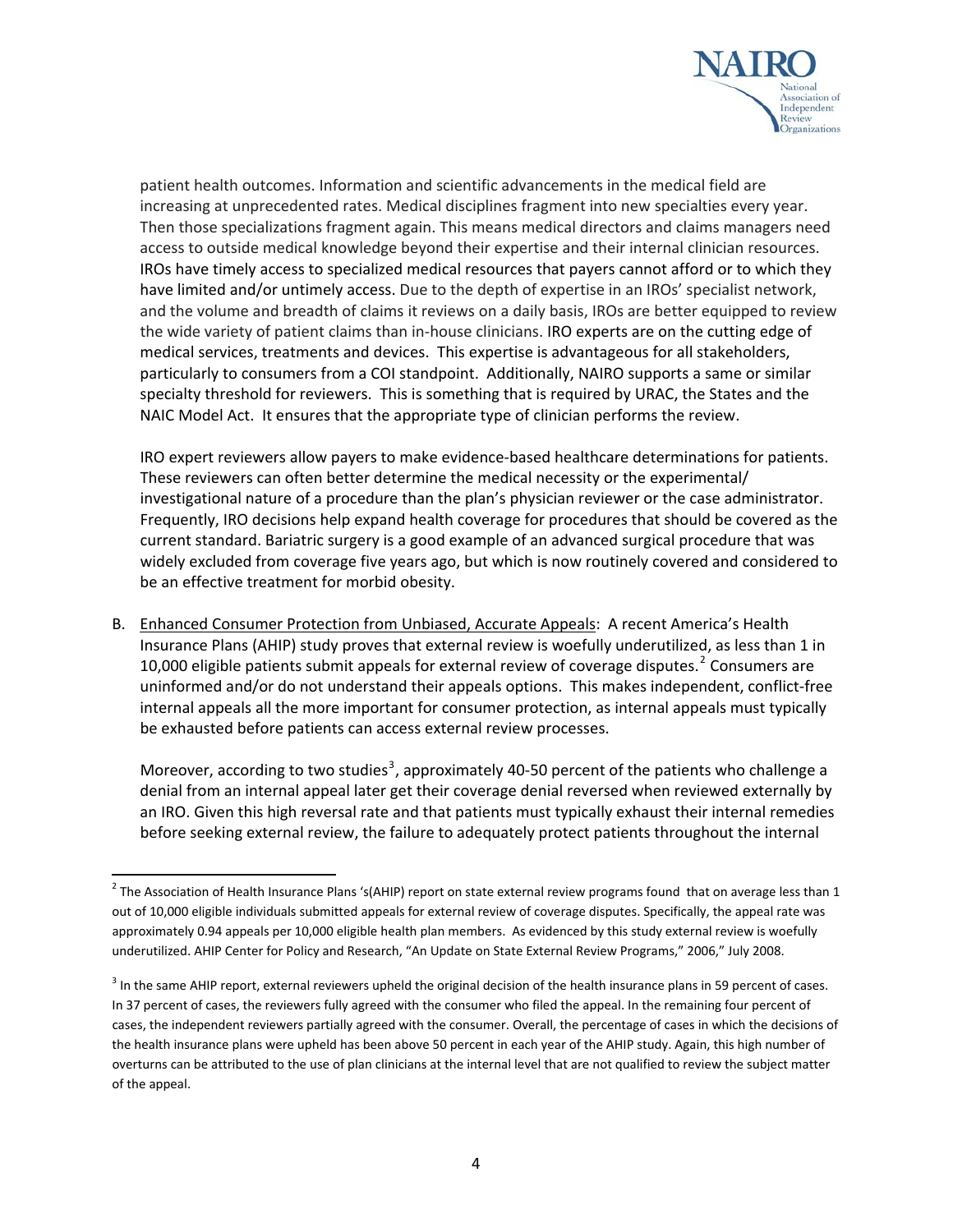

review processes is especially harmful to patients as, in many cases, the delay in getting to an external appeal review renders the decision irrelevant due to the time-sensitive nature of many medical decisions. With only 1 in 10,000 consumers utilizing external review, 40‐50 percent of denials which are reversed, how many consumers are being denied coverage to which they are rightfully/contractually entitled? This can be traced directly back to the use of in‐house plan clinicians for internal appeals that are not qualified to review the subject matter of the appeal. Arguably setting a rule that allows inherently conflicted in‐house clinicians to review internal appeals will not improve patients' confidence in or use of the external appeals process established to protect consumers.

- C. Use of Independent Review Organizations for Internal Appeals is a Best Practice: Today, IROs are involved at all stages of the medical decision making process. Many leading health plans, third party administrators and utilization review organizations outsource their reviews of *internal* appeals to IROs. As discussed later in detail, this has been widely recognized as a best practice in states and the federal government, fully insured and self‐insured markets, even if many health plans continue to use internal clinicians for such appeals.
- D. Improved Efficiency for Payors: IROs help ensure that the right, evidence‐based determinations are made in the first instance, which ultimately helps manage plan costs by reducing overutilization as well as unnecessary appeals. Using unbiased and same or similar specialty reviewers, IROs can help health plans decrease the cost of appeals and likelihood of litigation by helping to make the correct coverage determination and providing legally defensible claims. At the same time, IROs eliminate any COI concerns and help to ensure plan enrollees receive the coverage for which they contracted. Not only does the use of IROs help to eliminate conflict of interest issues in the spirit of health care reform, they provide a broader range of credentialed, licensed and actively practicing specialists focused on medical niches that health plan providers or payers may not have access to or cannot afford to employ.

IROs improve payor efficiency by reducing administrative costs associated with internal appeals. As treatment costs, complexity and medical specialization increase, these factors may force claims managers to error on the side of paying unnecessary or questionable claims because they lack access to the same or similar medical expertise for making informed decisions within an acceptable timeframe. In such cases, outsourcing medical decisions to an IRO can eliminate unnecessary treatments and have a dramatic impact on lowering healthcare claims costs.

#### **2. There is Precedent for More Rigorous COI Requirements**

As explained below, holding internal appeal COI standards to the same COI standards as external appeals is not novel; indeed many leading health plans already do this as a best practice. Moreover, where the legislation's intent is to protect consumers, and consumers typically must first exhaust their internal appeals options before seeking external review, and where the Departments already recognize that consumers benefit from rigorous COI standards for external reviews – having adopted the consumer protections from the NAIC Uniform External Review Model Act (NAIC Model Act) for state external reviews as part of this Interim Final Rule – it would be consistent with the spirit of the health care reform legislation to require the same COI standards for internal appeals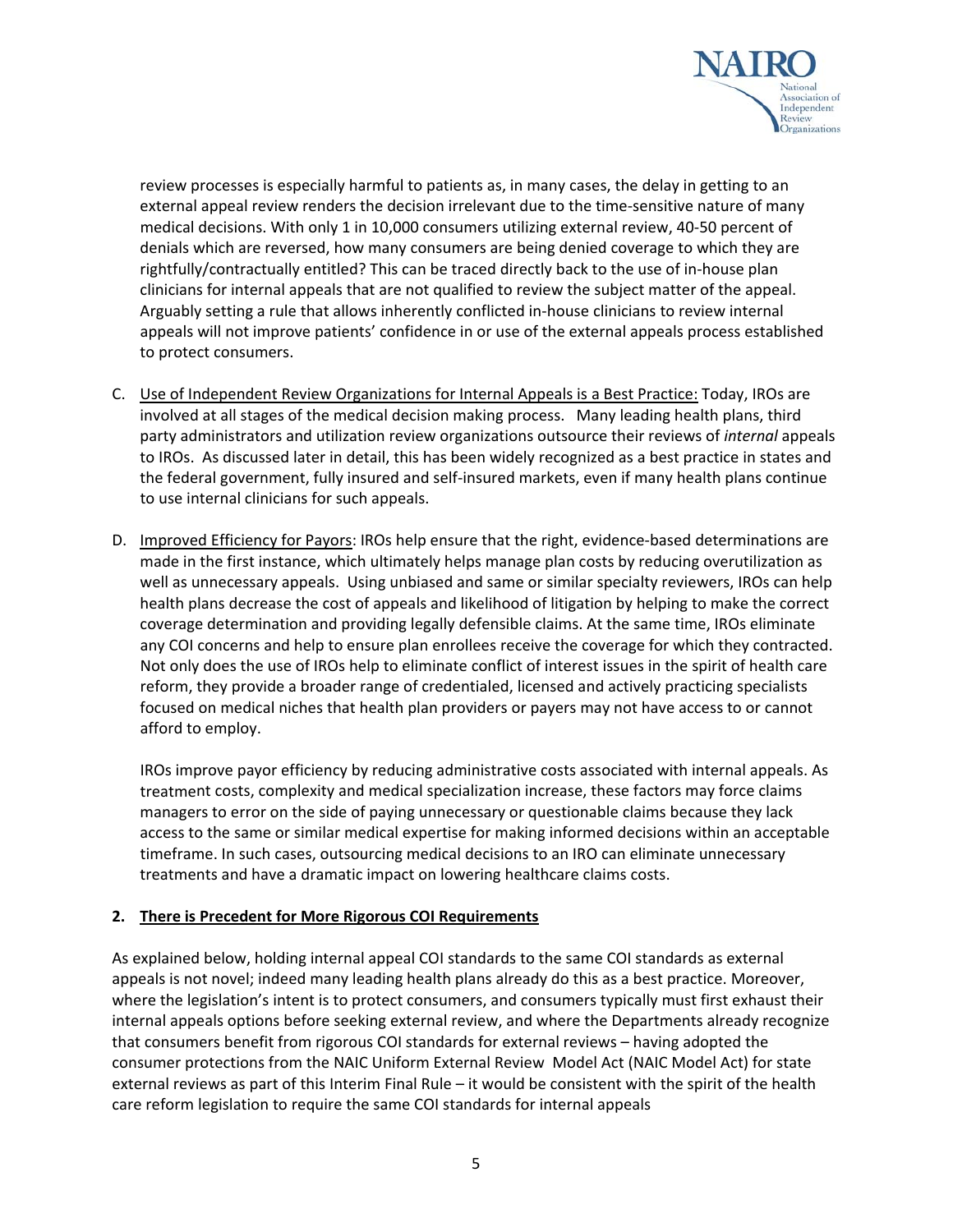

- A. Leading Health Plans Already Use Independent Review Organizations to Avoid COIs: While far from universal, most leading health plans long ago adopted the use IROs for their internal appeals process as a best practice and to avoid the appearance of COI when issuing adverse benefit determinations upon appeals by members. For example:
	- Aetna recently has voluntarily implemented an independent review program for its commercial HMO, QPOS®, and USAccess® members, and for members of fully insured traditional based health plans. These reviews are performed by IROs; and
	- Self-funded traditional health plan sponsors plans have a long-standing practice of using IROs to review internal appeals, a practice that was originally precipitated by ERISA regulations.

By using IROs for internal appeals, certain plans have made it a best practice to hold their internal appeals processes to the same COI standards as the external or third level appeals COI standards mandated by state laws.

#### *NAIRO believes that the best practice of using IROs for internal reviews should be adopted universally by all health plans. Modifying Section 2719 to include this practice will ensure that consumer appeal rights are afforded full protection in the spirit of the health care reform legislation.*

- B. Policymakers Already Recognize the Value of Rigorous COI Requirements: Forty-four States, the National Association of Insurance Commissioners (NAIC), the Department of Labor individually, and the Departments (DOL, HHS, Treasury) through this IFR's section on external appeals, recognize the importance of strict conflict of interest requirements for external reviews. In order for health consumers to be fully protected under the health care reform legislation and to receive the health care coverage they contract for, internal appeals must be held to the same COI standards as external or third level appeals.
	- i. *Existing Department of Labor Regulations:* For more than ten years, the Department of Labor (DOL) has required more rigorous COI standards for group health plans' internal appeals than those currently proposed under this IFR. Since 2000, DOL regulations have required that, in order to provide the claimant with a reasonable opportunity for a full and fair review, group health plans must provide claims procedures in which the reviewer is "neither an individual who was consulted in connection with the adverse benefit determination that is the subject of the appeal, nor the subordinate of any such individual." 29 CFR § 2560.503‐1(3)(ii). Leaving consumers *less* protected from internal conflicts of interest than before health care reform is both inconsistent with the intent of the Patient Protection and Affordable Care Act, and poor public policy.

While NAIRO believes these existing DOL regulations could be strengthened to require use of URAC‐accredited IROs for internal reviews which would ensure internal reviewer independence and avoidance of COIs, at a minimum the Departments should not set a weaker COI standard than the one DOL already requires. Especially when considering the consumer protection goals at the core of PPACA, the Departments should require plans to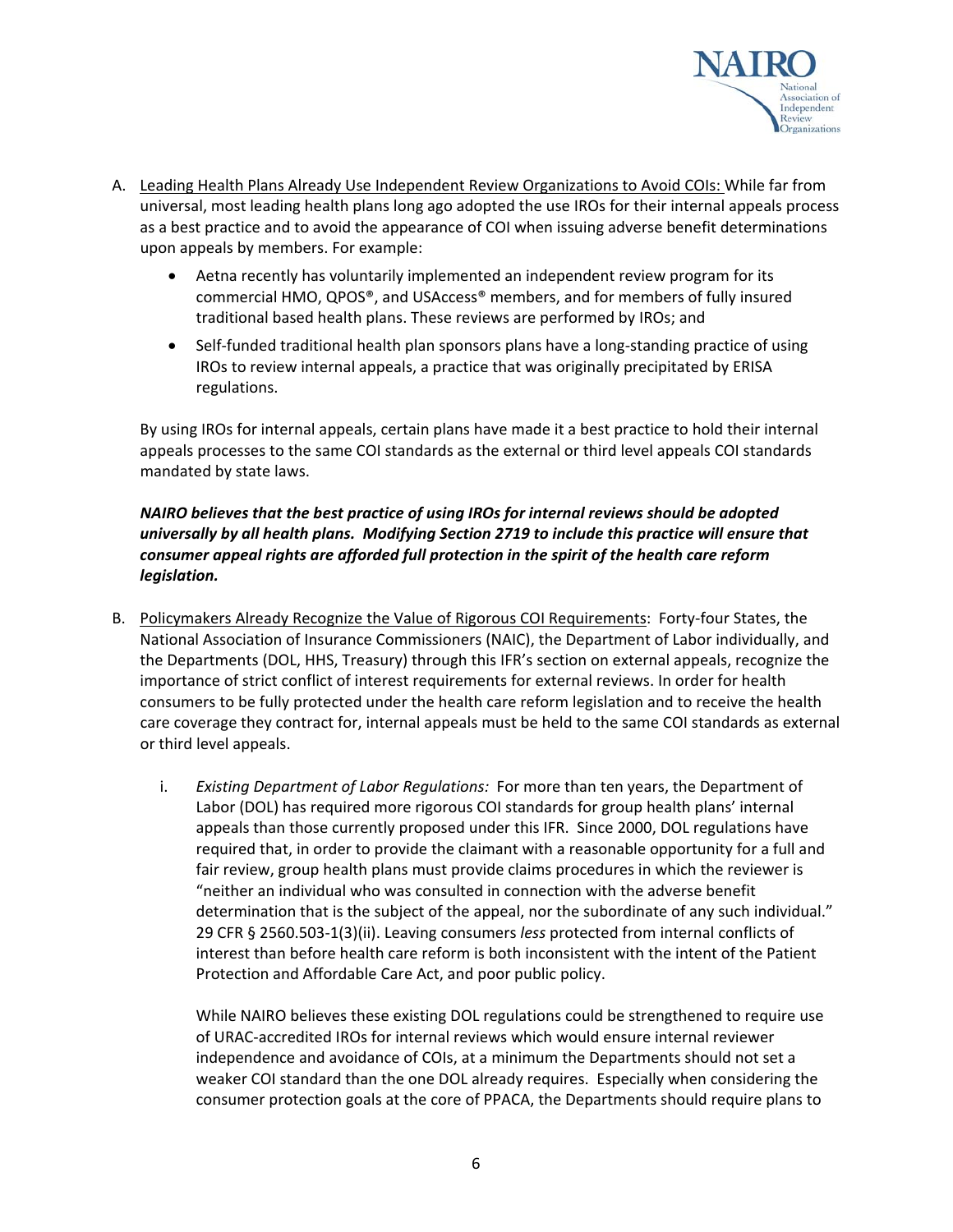

adopt the strongest standards to avoid COIs to improve upon existing regulatory standards, not weaken consumer protections through the new regulations.

ii. *Interim Final Rules – External Appeals*: In addition to setting standards for internal appeals, PHS Act Section 2719 also calls for a system for application of either a state external review process or a federal external review process. The IFRs set forth the minimum consumer protections, taken from the NAIC Model Act that must apply for a plan or issuer to be subject to a state external review process. There are 16 consumer protection standards set forth in the rules for an external review process and these are minimum standards, including the scope COI protections outlined below.

**NAIRO believes the internal appeal COI standards should be held to the same level as the external appeal COI standards to ensure full consumer protections consistent with the spirit of the law**. This will strengthen the integrity of the appeals process in the following ways:

- Consumers will receive statutory guarantees that all health plan's internal appeals process are objective, free from conflict of interest and based on the latest medical evidence and accepted standards of care;
- Consumer appeals will be adjudicated in a more timely fashion, leading to better quality of care;
- The overall costs associated with correctly handling consumer appeals will be reduced by ensuring objectivity at the earliest stage of the appeals process, and will be borne by health insurers themselves.
- State governments and consumers will not bear additional costs and time delays caused by over reliance on the External Appeals process to achieve a fair determination.
- iii. *Existing Laws as Model of Appropriate COI Standards:* Currently, most states rely upon external review programs as a means to resolve coverage disputes between consumers and health insurance plans. External review programs provide a way to resolve disputes in a fair, timely, and less costly manner than through the courts. Currently, 47 states and the District of Columbia operate external review programs. These jurisdictions mandate independent external review by an IRO and independent, board certified reviewers in active practice in the same or similar specialty as the treating provider.

For example, under the recently enacted Health Carrier External Review statute, 50 Illinois Administrative Code 5430, reviewers must meet the following minimum standards to conduct external review:

- *i) Be an expert in the treatment of the covered person's medical condition that is the subject of the external review;*
- *ii) Be knowledgeable about the recommended health care service or treatment through recent or current actual clinical experience treating patients with the same or similar medical condition as the covered person;*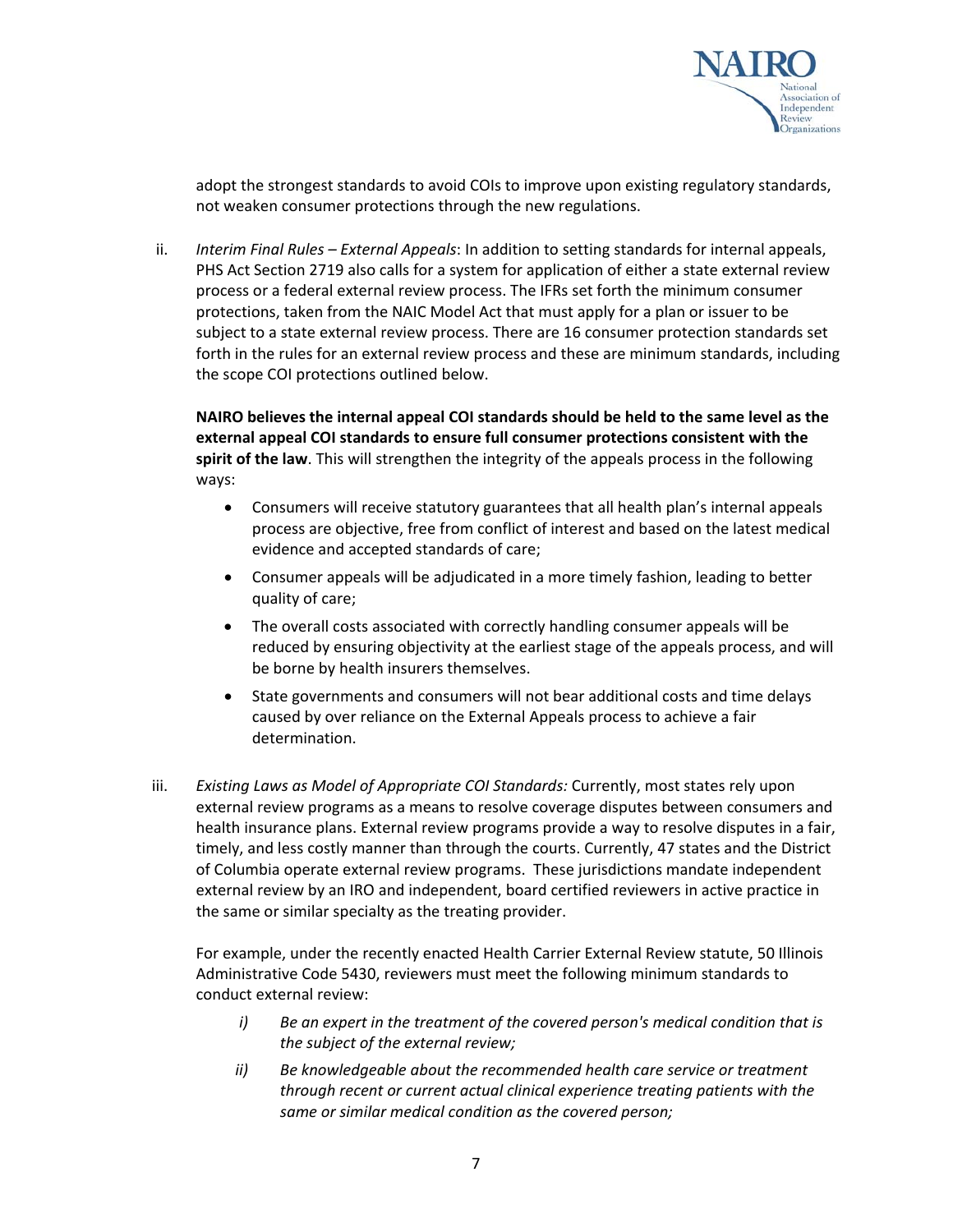

- *iii) Hold a non‐restricted license in a state of the United States and, for physicians, a current certification by a recognized American medical specialty board in the area or areas appropriate to the subject of the external review; and*
- *iv) Have no history of disciplinary actions or sanctions, including loss of staff privileges or participation restrictions, that have been taken or are pending by any hospital, governmental agency or unit, or regulatory body that raise a substantial question as to the clinical reviewer's physical, mental, or professional competence or moral character.*

The statute further requires that neither the IRO selected to conduct the external review nor any clinical reviewer assigned by the IRO to conduct the external review may have a material professional, familial or financial conflict of interest with any of the following:

- *i) The health carrier that is the subject of the external review;*
- *ii) The covered person whose treatment is the subject of the external review or the covered person's authorized representative;*
- *iii) Any officer, director or management employee of the health carrier that is the subject of the external review;*
- *iv) The health care provider, the health care provider's medical group or independent practice association recommending the health care service or treatment that is the subject of the external review;*
- *v) The facility at which the recommended health care service or treatment would be provided; or*
- *vi) The developer or manufacturer of the principal drug, device, procedure, or other therapy being recommended for the covered person whose treatment is the subject of the external review.*

The state external review laws' high level of reviewer independence and avoidance of COI is further supported by NAIC's Model Act, which was adopted in July of 2008. The Model Act serves as a guideline for independent external review also mandates review of third level appeals by an IRO. The purpose of the Model Act is to provide uniform standards for the establishment and maintenance of external review procedures to assure that covered persons have the opportunity for an independent review of an adverse determination or final adverse determination, as defined in this Act.

Under Section 13(b) of the Model Act, all clinical reviewers assigned by an independent review organization to conduct external reviews shall be physicians or other appropriate health care providers who meet the following minimum qualifications:

- *Be an expert in the treatment of the covered person's medical condition that is the subject of the external review;*
- *Be knowledgeable about the recommended health care service or treatment through recent or current actual clinical experience treating patients with the same or similar medical condition of the covered person;*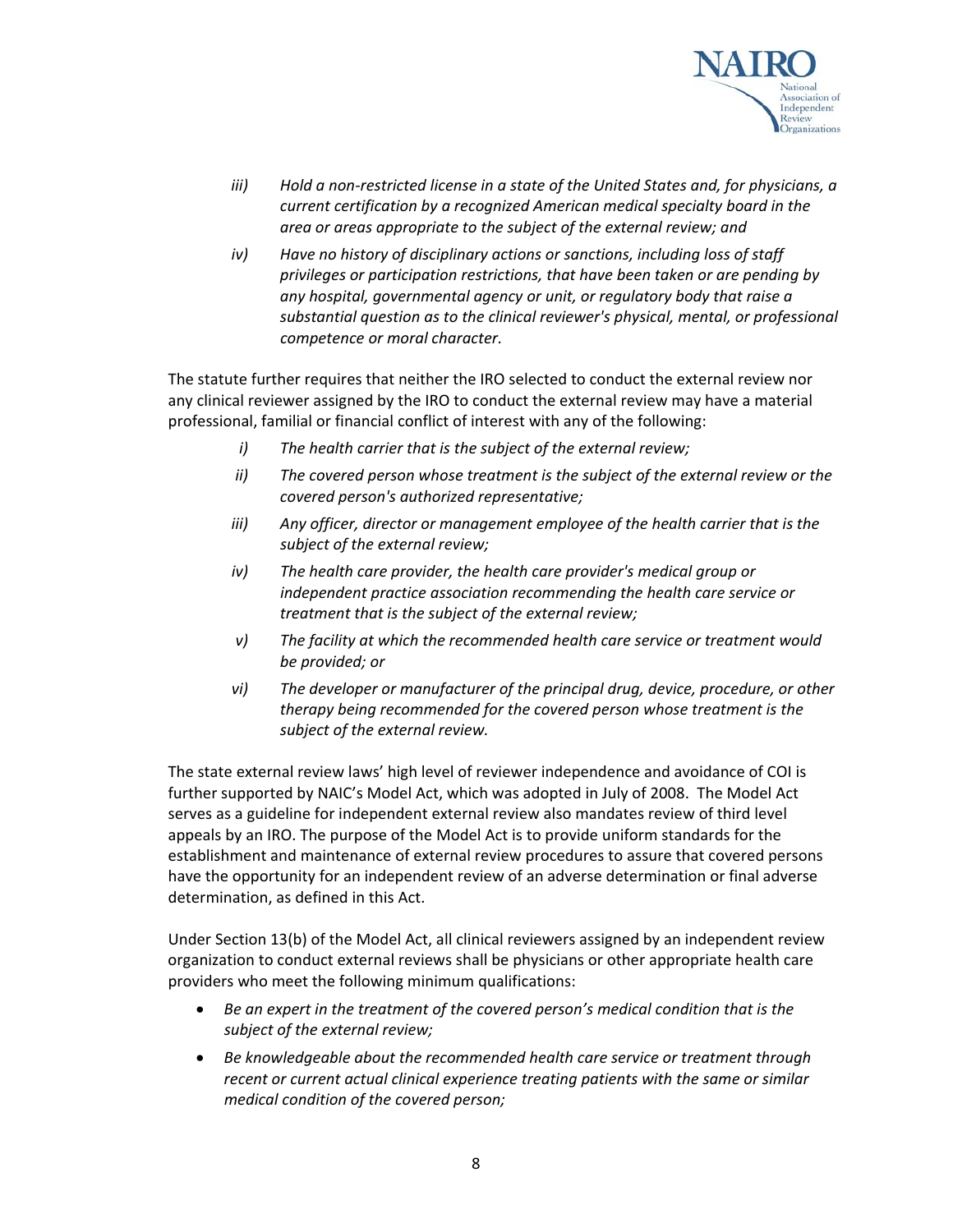

- *Hold a non‐restricted license in a State of the United States and, for physicians, a current certification by a recognized American medical specialty board in the area or areas appropriate to the subject of the external review; and*
- *Have no history of disciplinary actions or sanctions, including loss of staff privileges or participation restrictions, that have been taken or are pending by any hospital, governmental agency or unit, or regulatory body that raise a substantial question as to the clinical reviewer's physical, mental or professional competence or moral character.*

Under the Model Act, Section 13(D), IROs and their reviewers are also subject to the same rigorous conflict of interest standards as the ones outlined above under 50 Illinois Administrative Code 5430.

*NAIRO believes these reviewer independence and COI avoidance measures should be added to Section 2719 to ensure the health care consumers are afforded the protections intended under the health care reform legislation and the patient bill of rights.*

#### **CONCLUSION**

The Patient Protection & Affordable Care Act lays out a broad vision for transforming our nation's healthcare system over the next several years. At the core of this legislation is the notion of consumer protection. The proposed changes to Section 2719 that are outlined in this document are submitted with the goal of ensuring the original intent of the healthcare reform is fulfilled. We urge HHS, DOL, and IRS regulators to carefully consider the expert viewpoint of NAIRO on this topic, given the deep involvement that NAIRO members have in adjudicating claims and appeals for our nation's health plans.